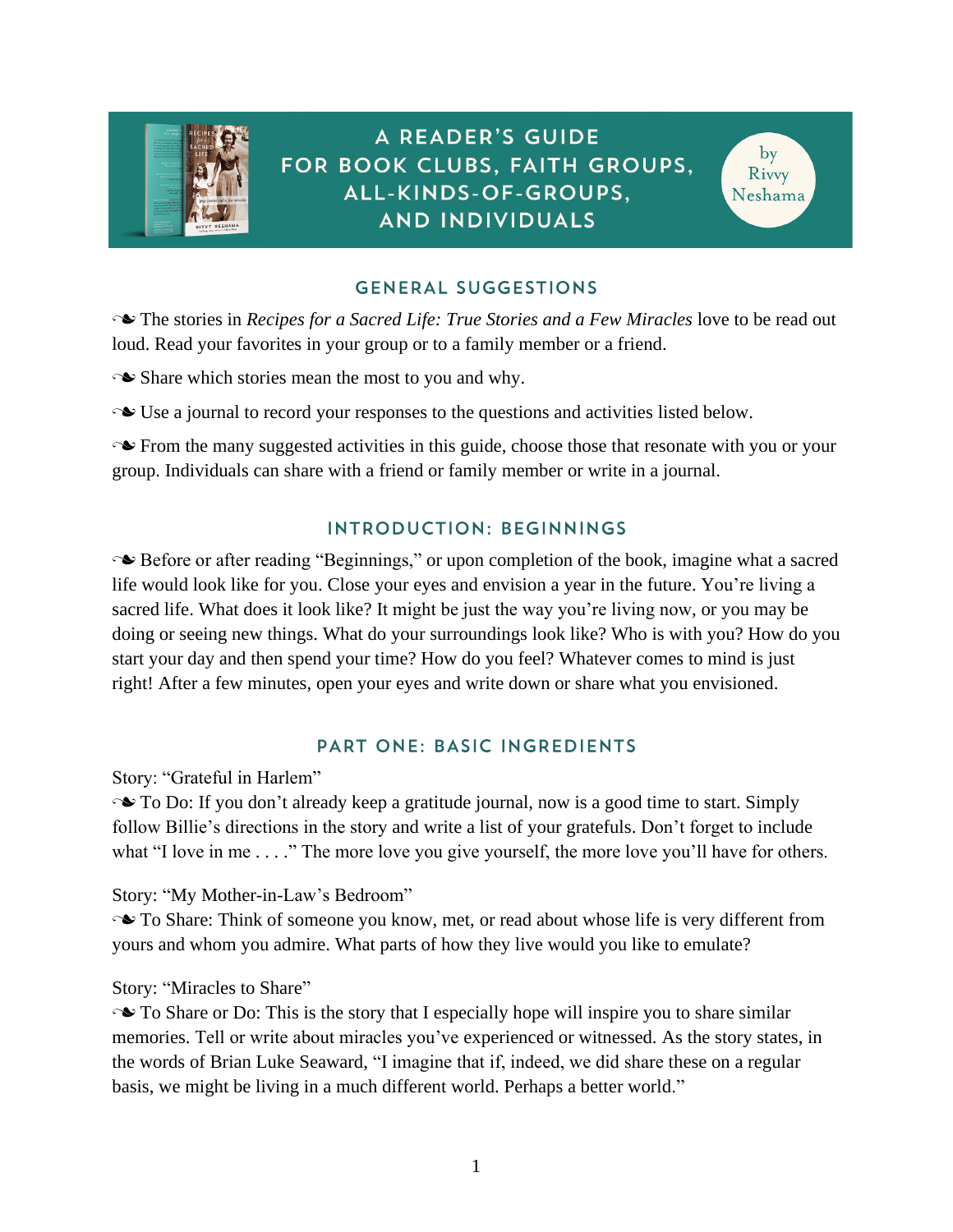Story: "*Gracias, Gracias*"

• To Share: What volunteer activities have you done, and which meant the most to you? How have you felt doing volunteer work? Is there volunteer work you would like to explore?

#### PART TWO: THE SUN IS RISING

• To Share and Do: After reading "A Good Day to Die . . . or Not" in Part One and "Hello to the Sun" and "The First Few Steps" in Part Two, share your morning rituals (even as simple as resting while drinking a cup of coffee). Then pick one suggestion from these stories to try out for a week. On the following week, share how this new ritual affected you and your day.

### PART THREE: ANIMAL CHATS AND OTHER UNIONS WITH NATURE

**No** To Share: Share the special feelings and experiences you've had with animals or nature and tell about the natural places that feel sacred to you.

# **PART FOUR: TO FORGIVE IS DIVINE**

• To Share: Talk together about forgiveness and why it can feel so hard to forgive.

• To Do: Think of someone you're angry at and having trouble forgiving (but don't start with the most challenging one!). With that person in mind, do one of the exercises outlined in the stories "What the Dalai Lama Said" or "Rites of Forgiveness." Then share how the exercise affected your feelings.

### PART FIVE: FRIENDS AND NEIGHBORS, LOVERS AND STRANGERS

Story: "On the 'A' Train"

• To Do: Pick one day when you will nod or smile at every person you pass or encounter. Share what happened and how you felt.

Story: "Recipes for Partners: Keeping Love Sacred"

• To Do: After reading this story, choose one of the suggested "recipes" to practice in the coming week. Your "partner" can be a romantic partner or a friend, neighbor, relative, or colleague. (Sharing "What I'm grateful for today" is a wonderful activity to do with children at dinner or bedtime.)

• To Share: At the following meeting, share how doing this activity affected your relationship.

### PART SIX: A NATURE RECIPE FROM FRANK LLOYD WRIGHT

• To Do: What area of need in the natural world do you feel most deeply about? What would you like to do to help heal this area? The first step could be simply finding out more information.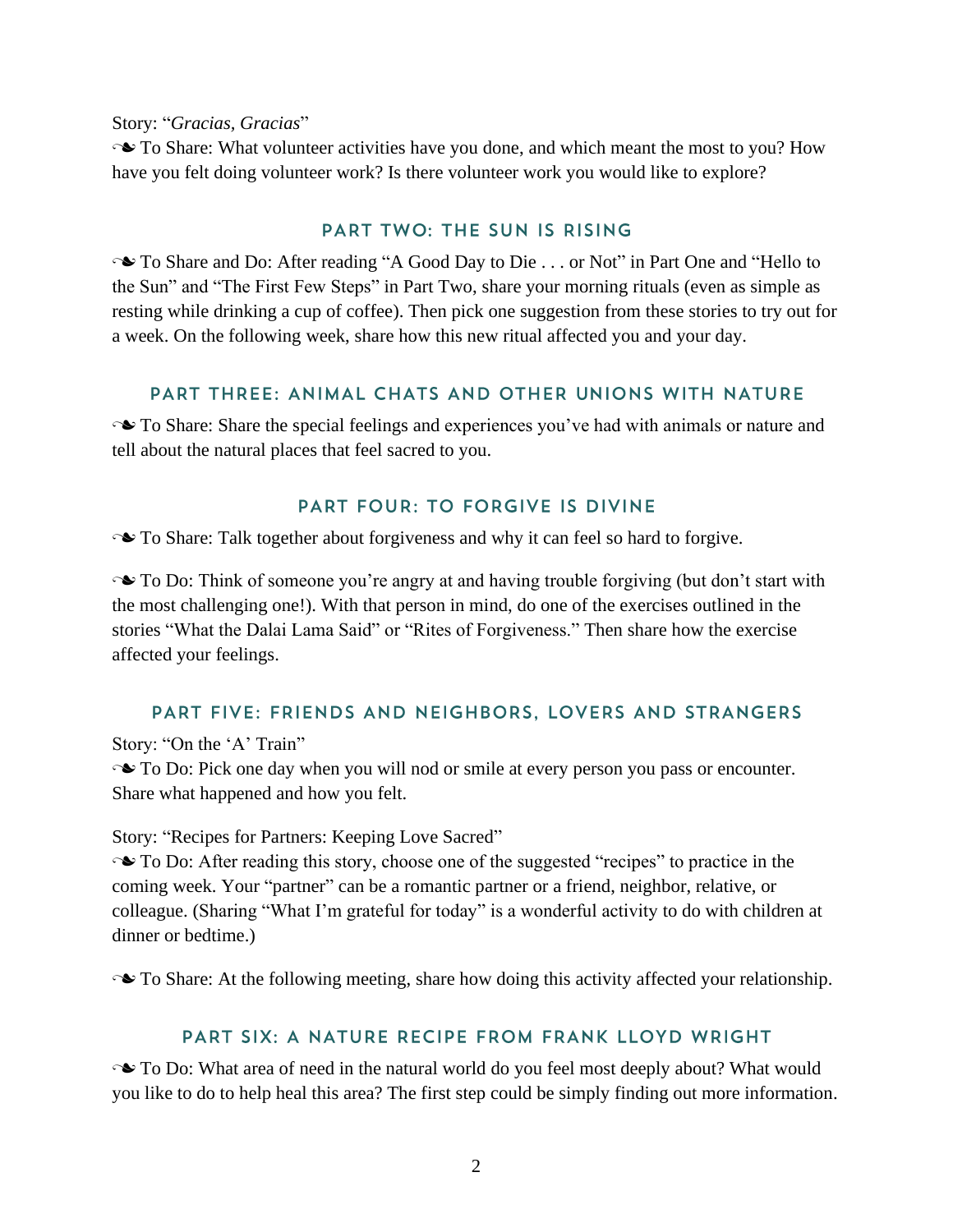n To Do: Individually or as a group, read Siân Berry's booklet *50 Ways to Help the Planet* and commit to doing one or more of the suggestions. (Here's a list online: <https://www.50waystohelp.com/>.)

#### **PART SEVEN: SACRED SPACE, SACRED TIME.**

• To Share: What feels sacred about your home now? Is there a room, picture, tableau, or arrangement that creates a feeling of peace?

**■** To Do: Create a sacred space (no matter how small) where you live, or display a photo, quote, or painting that uplifts or inspires you.

# **PART EIGHT: SOUL FOOD**

Story: "Sacred Sound Bites"

• To Share: What meals feel sacred to you? Do you cherish a certain meal that's connected to a holiday? Do certain foods in themselves feed your soul?

• To Do: Make your evening meal feel more special by lighting candles, saying a blessing, or adding something beautiful to the table.

### **PART NINE: RITUALS AND CELEBRATIONS:** BIRTH TO DEATH AND IN-BETWEEN

• To Share: What weddings, birth celebrations, or memorial services have you attended that felt very special to you and why?

# PART TEN: THIS, TOO, IS TRUE

• To Share: Since reading the book, have you changed your life in any way? Are there any activities, intentions, or rituals you've added or plan to add?

 $\sim$  To Do:

- In your notepad or journal, write a list of all that feels sacred in your life *now*, whatever you do that gives you a feeling of joy, grace, or connection. It could be as simple as listening to certain music, taking out the trash at night and looking at the stars, or helping others in some way.
- Look over your list and then write down whatever activities you'd like to add—anything you believe would add to your happiness or enhance your connection to the sacredness of life.